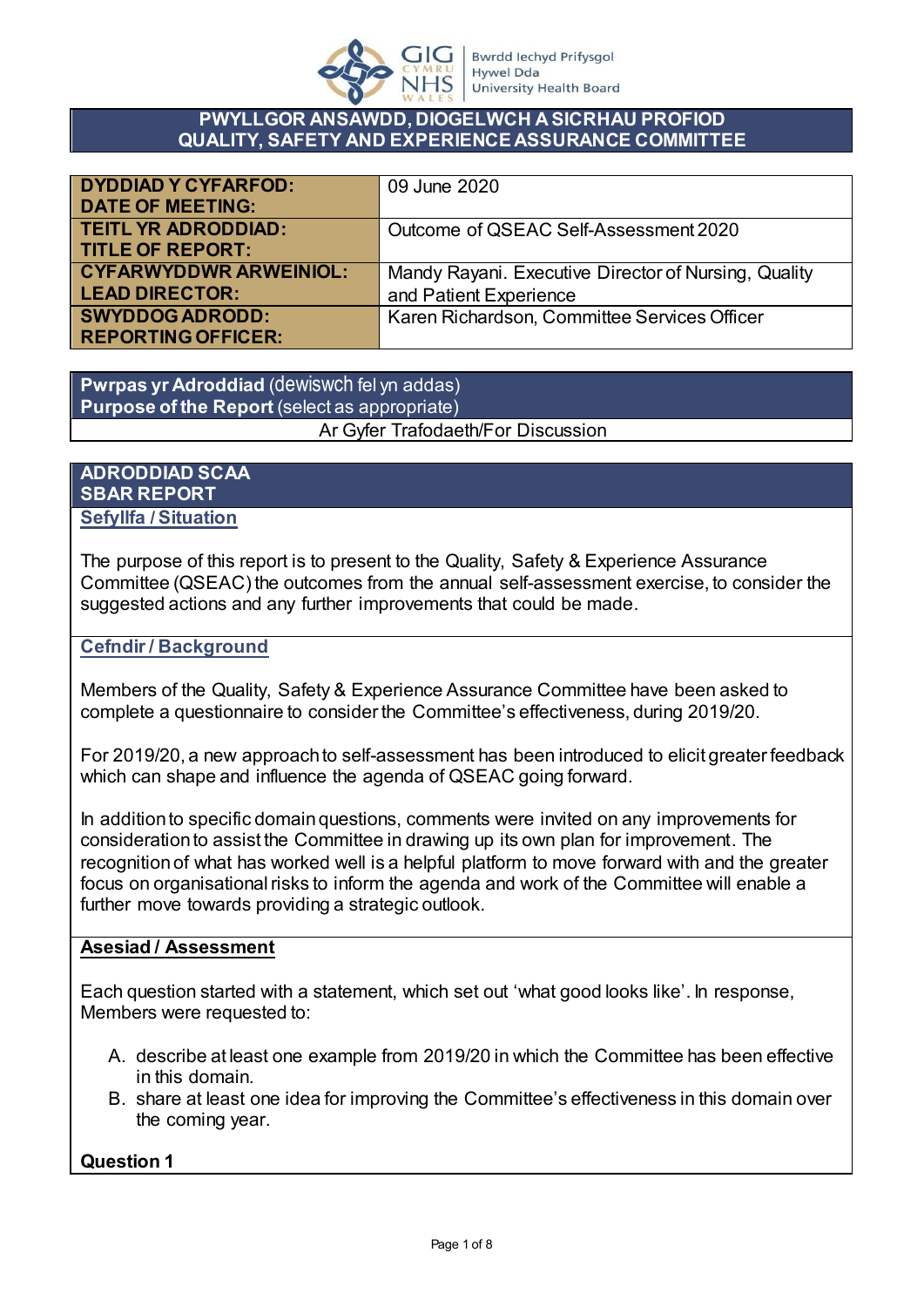The Committee amplifies the voice of the patient, carer and family in all that it does. It constantly seeks to strengthen the ways in which it achieves this, challenging itself to avoid tokenism, welcome contributions, engage with criticism and account for and learn from failings.

# **Response A**

- $\triangleright$  the work undertaken in relation to gaining assurance about maternity services following the report in Cwm Taf is an example.
- $\triangleright$  the work to develop, through consultation and patient engagement 'The Patient Charter'.
- $\triangleright$  the development and delivery of the Ophthalmology plan.
- $\triangleright$  Individuals attending QSEAC (patients) memorably a member of staff, who had suffered from Guillain Barre Syndrome , who described her journey from diagnosis through to partial recovery. Subsequently presented her story to Board and as a result a number of issues that impact on patients and carers have been changed.

## **Response B**

- $\triangleright$  receiving reports on the Patient's Charter to ensure it is being implemented and clarity of how this will form part of the Patient safety Walk Arounds.
- $\triangleright$  the Committee could engage in more patient safety walkrounds and also ensure that there is an increasing amount of patient feedback incorporated into reports.
- $\triangleright$  patient stories could include liaison with the Community Health Council (CHC), where they could suggest patient stories to present to the Committee.
- $\triangleright$  Board to Floor visits.
- $\triangleright$  stronger patient focus and emphasis on listening and learning.
- hearing the voice of children and young people more. Currently, QSEAC and the work of the Health Board is mainly adult focussed and the views of this group of individuals needs to be included. Invite members of the newly formed Voices of Children Steering Group to attend and brief QSEAC at regular intervals.

### **Question 2**

The Committee works strategically. This means it aligns its work with the Health Board's overarching strategic priorities and delivery plans. It commissions work in support of those priorities, providing the Board with the assurance necessary to have confidence in its ability to deliver.

### **Response A**

- $\triangleright$  the improvements in the Quality and Safety Assurance reports and the developments of the dashboards, including metrics, which allows further scrutiny. Discussion in regards to the Quality and Safety assurance report is robust which enables the Committee and its members to have oversight of trends and high risk areas for patients and carers.
- $\triangleright$  the work in relation to nutrition and the recruitment of additional staff to go some way towards meeting the need.
- $\triangleright$  the introduction of Enabling Quality Improvement In Practice (EQIIP).
- $\triangleright$  scrutiny and review of the assigned corporate risks.
- $\triangleright$  Orthodontic services.

### **Response B**

- $\triangleright$  whilst the CEO's holding to account meetings cover safety indicators, I would welcome the opportunity to "deep dive" into an area. Possible focussing on one indicator e.g. pressure damage and hearing where things have improved and lessons learned which could be applied elsewhere.
- $\triangleright$  By placing a greater emphasis on clinical audit and the outcome of audits and how those outcomes are being used to improve the quality and safety of services provided.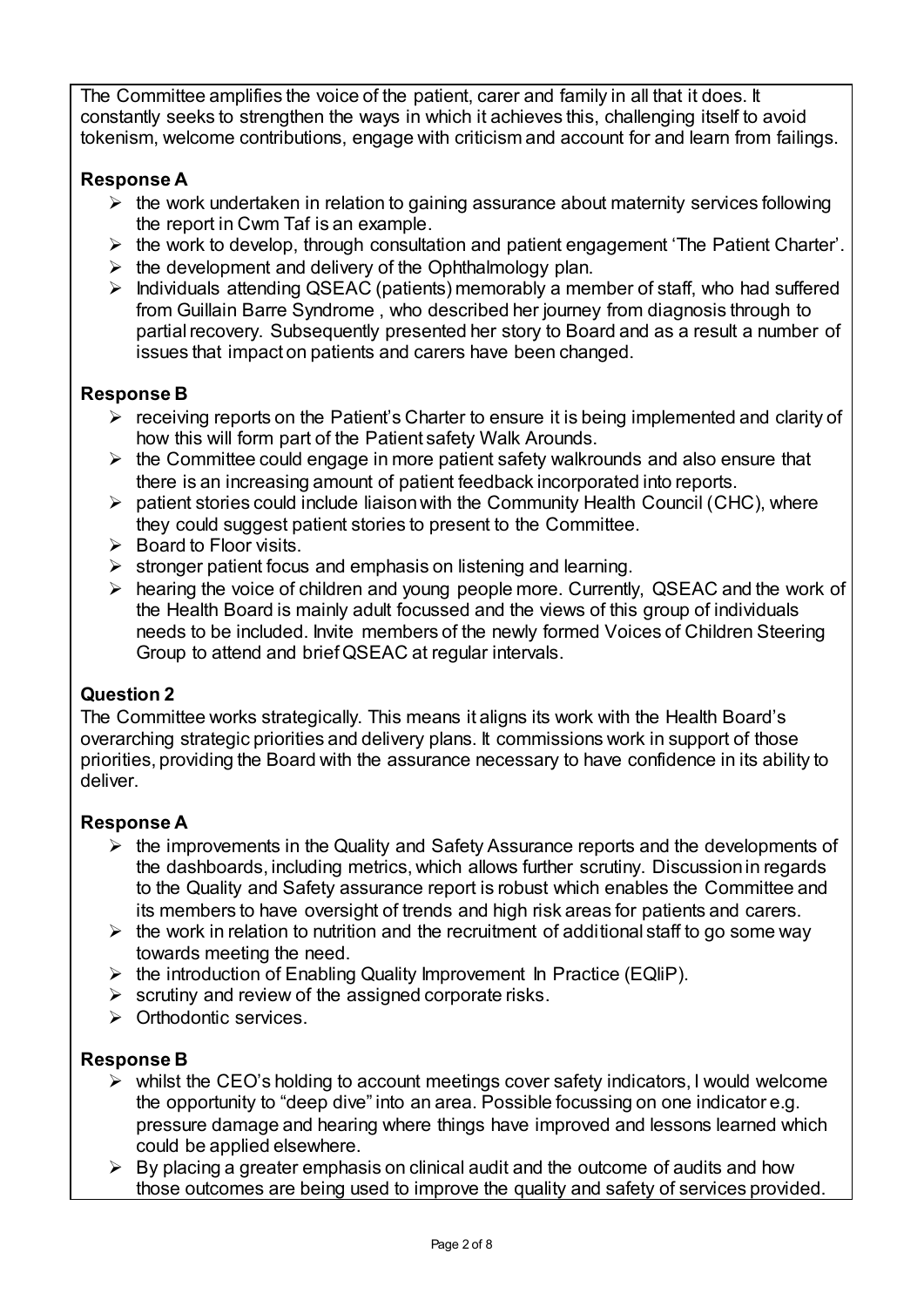The Committee could seek greater assurance that the results and learning from clinical audit are actually being implemented and implemented in a timely fashion.

 $\triangleright$  as described, the Committee has strongly suggested that these assurance reports are much more focused on the impact of our service delivery on patients. More focus on the true patient experience would be welcomed and would then enable us to link this with the strategic plans for future delivery of care in West Wales.

# **Question 3**

The Committee works systemically. This means it works effectively with the Board, other Board Committees, its Sub-Committees and other relevant parts of the organisation's governance and assurance system, in order to ensure that we spot connections and themes which have an impact on quality, safety and experience. It guards against silo working. It gives balanced and meaningful 'air time' to the full range of the Health Board's service portfolio.

## **Response A**

- $\triangleright$  Ophthalmology Plan. This was reviewed by the Committee from a patient harm perspective. In addition, the Business Planning and Performance Assurance Committee (BPPAC) reviewed the waiting list position which meant that there was confusion as to the relevant information for each Committee. Clarity on the focus enabled the Directorate to focus on the overall plan and therefore demonstrate improvements for patients.
- $\triangleright$  although just outside the period, the discussions about apparent inconsistencies highlighted by an Internal Audit report about how the Nurse Staffing Act is being implemented in practice with the way the formula for each relevant clinical area has been calculated.
- $\triangleright$  clear lines of communication and collaboration with BPPAC and the Audit and Risk Assurance Committee (ARAC).
- escalation of 'matters of concern' or risks from QSEAC Sub-Committees e.g. Hospital Acquired Thrombosis (HAT) and dietetic services.
- $\triangleright$  the Committee has been chaired very effectively and any issues have been escalated or a further discussion / deep dives have been undertaken and delegated appropriately. An example could be the S.I Deep Dive in regards trends with high staff turnover and leadership and whether this was an issue Health Board wide or occurred in pockets or certain clinical areas of the organisation

### **Response B**

- $\triangleright$  taking a similar approach with another service where there are long waits but there has not been an analysis of harm. For example; the Children's Neurodevelopmental service.
- $\triangleright$  there could be a greater emphasis on gaining assurance about areas other than in hospital care. There could be much more information about other areas of the Health Board's work particularly out of hospital care, mental health and learning disabilities to establish a clearer picture about quality and safety in those areas and what the barriers may be to better working between the different areas of the health board's activities to improve patient outcomes.
- more focus on learning from Healthcare Inspectorate Wales (HIW) inspections/ Board to Floor and the sharing of Good Practice.

### **Question 4**

The Committee works intelligently. This means it draws on a diverse range of reliable data (both quantitative and qualitative) to triangulate information and reveal themes or patterns which tell a story about quality, safety and experience. It uses a dashboard of key quality indicators to inform improvement. This relies on accurate interpretation of the data, which requires skill from both the providers and readers of the data.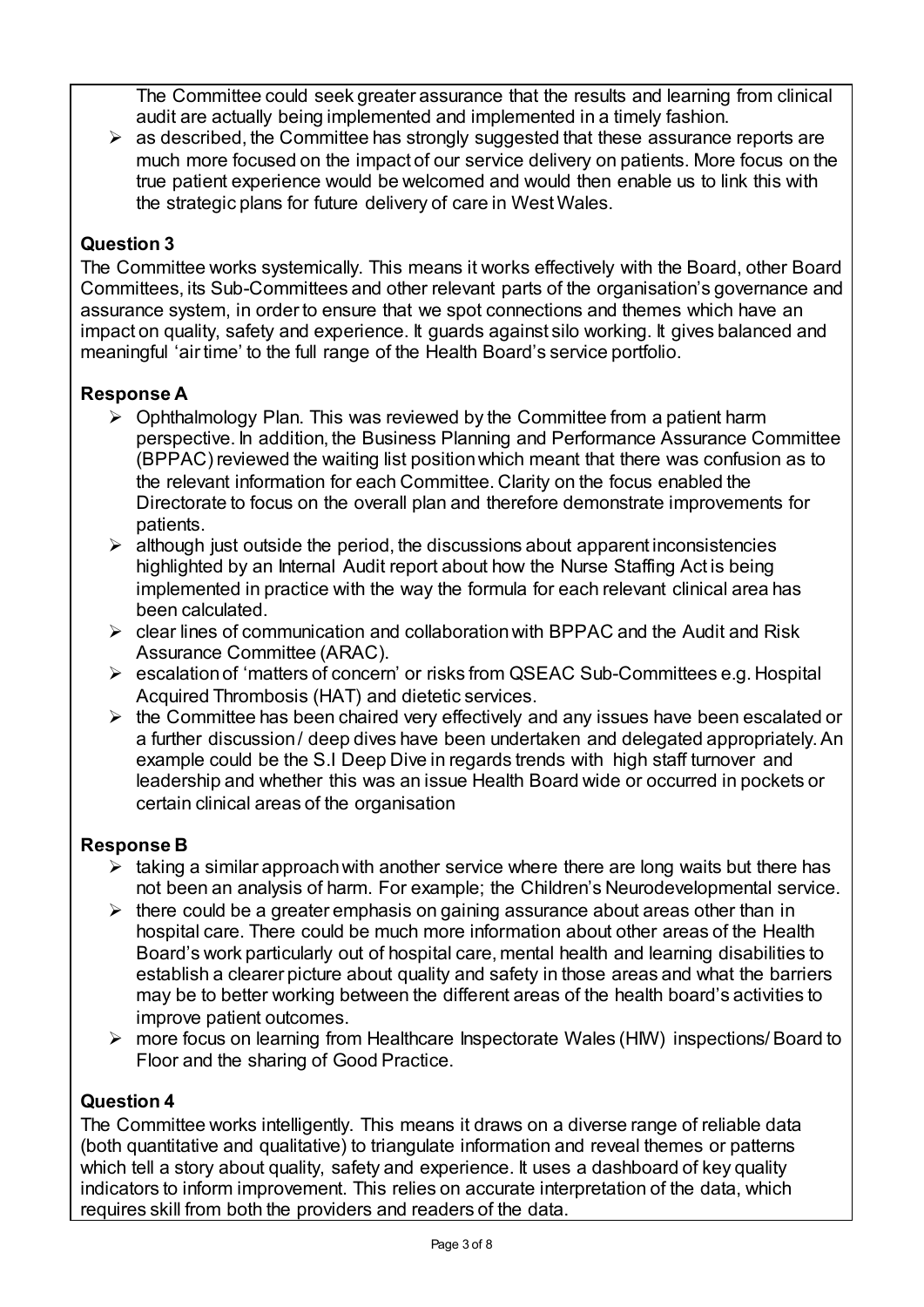## **Response A**

- management of Outpatients Follow Ups. This has not been concluded but the Committee did use the data to suggest ways in which the service could be improved.
- $\triangleright$  the development of the quality dashboard is an example albeit one which is a work in progress but there has been an improvement during the year.
- $\triangleright$  data with regards to the incidence of falls and pressure ulcers has enable us to identify 'hot spots, resulting in QSEAC requesting detailed papers or 'a 'deep dive ' on these key areas.
- $\triangleright$  HIW inspection reports / Deep Dives / Assurance reports.

### **Response B**

- $\triangleright$  take a similar approach for a service area based on the risk register.
- $\triangleright$  there is a need for more patient feedback and more granular, time sensitive information from patients about their experiences. I see this as a big gap in our assurance framework about the quality of our services.
- $\triangleright$  we also need to get upstream on claims. The total Health Board provision for clams is now nearly £100m. This is as much as we are likely to spend on COVID-19. There needs to be a greater emphasis on learning lessons from claims and learning those lessons at a much earlier time. We could look at new claims received and seek assurance about what the lessons are to learn from those claims and how the learning is being spread across the organisation. Continuing with claims at this level is unsustainable never mind what it might tell us about the quality of the service we provide.
- Quality and Safety Dashboard.
- $\triangleright$  further work on the dashboard to fully embed into the working culture of the organisation which would provide reliable data for the Committee. Ensure that Sub-Committees are constituted properly and can work effectively to provide the level of relevant information in a concise manner.

### **Question 5**

The Committee facilitates learning. This means it works openly and honestly, encouraging contributions from attendees which are a fair and reasonable reflection of the realities faced in clinical services. The Chair sets the leadership tone and is supported by other Independent Members and the Executive to hold this learning space. The style is one of high support/high challenge.

### **Response A**.

- $\triangleright$  Mortality data. Appropriate challenge and questioning which resulted in a change of approach to ensure a Health Board wide system
- $\triangleright$  the winter listening and learning sessions provided an opportunity to receive a first-hand account of staff experiences dealing with the pressure of the job.
- $\triangleright$  after each meeting the opportunity to reflect on what was considered effective, where additional learning or information is required; together with the recognition of what needs to be considered further and more assurance gained.
- $\triangleright$  I personally feel that the Chair has been instrumental in facilitating a learning and fair culture to the Committee. The Llwynhendy Tuberculosis (TB) outbreak scrutiny was a case in point ; being supportive but also questioning at the same time to improve outcomes for these patients affected by the outbreak.

# **Response B**

 $\triangleright$  there are a number of areas where we see differences across hospitals and clusters so it is difficult to be explicit, but I would like to see more quality data on primary care and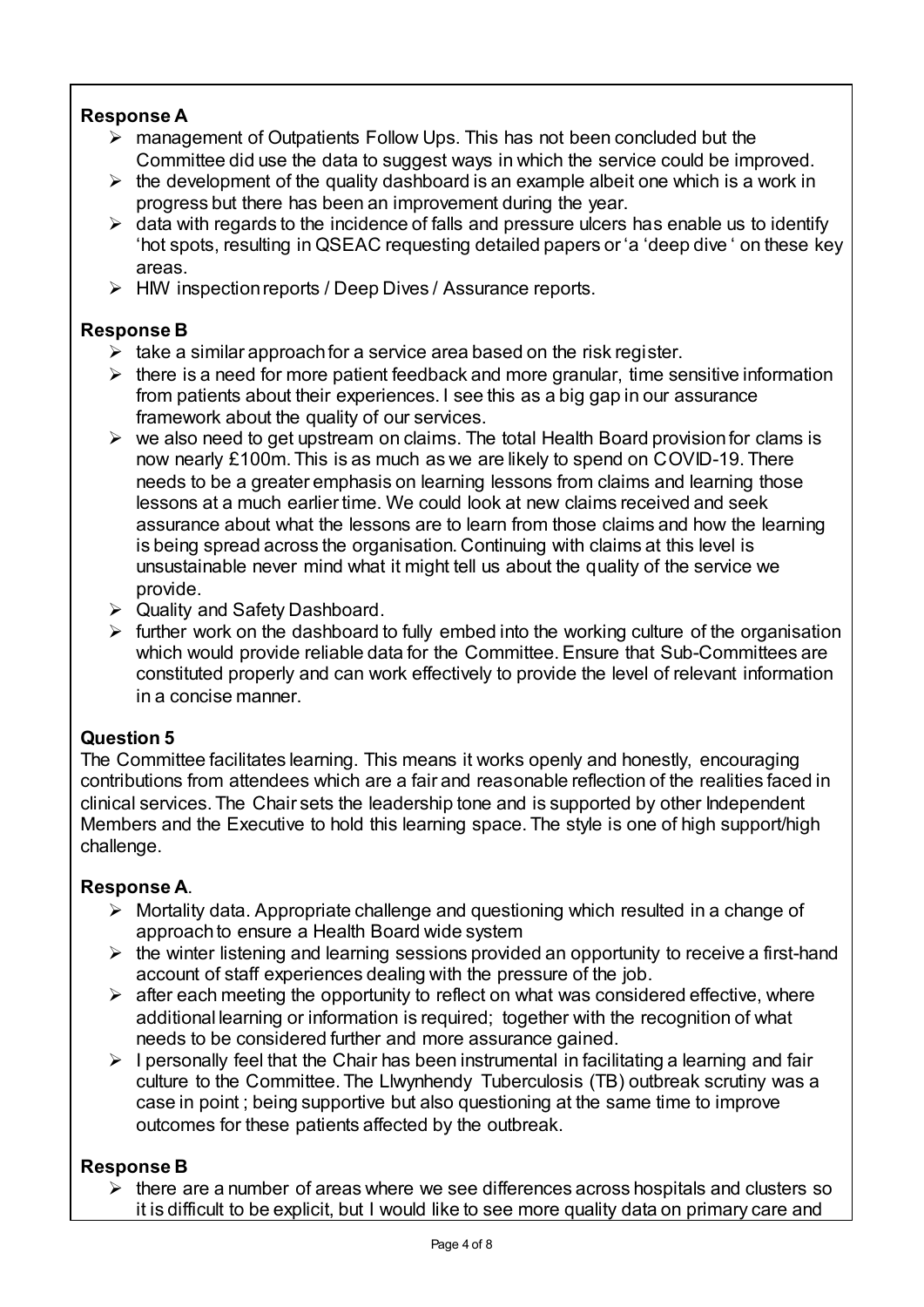focus on quality improvement which could be rolled out across the University Health Board (UHB).

- $\triangleright$  as a mirror to patient experience a regular staff experience report. We could alternate or have both if time permits.
- $\triangleright$  as in response to question 3, I feel that the Committee's focus is often biased towards negative experiences. Whilst there is learning from "what went wrong" I think we need more information on "what's gone really well and effectively", to change the learning focus for the organisation. As a Committee, Members need to also have a balance of positive and excellence in practice for this to become a "Learning Organisation"

### **Question 6**

The Committee champions continuous improvement. This means it uses an improvement mindset, as well as methodologies, which enable it to lead and oversee a clear journey of improvement. It is underpinned by a robust quality management system, and it is QI literate. It expects to stretching yet realistic progress, and will readily challenge deviation from this.

#### **Response A**

- $\triangleright$  the development and adoption of the EQIIP approach. This has been seen as very effective in changing the culture of quality improvement (QI) in the organisation.
- $\triangleright$  the focus on HAT during the year.
- $\triangleright$  Pressure Damage issues: have been subject to QI sharing of good practice and have established methods of improving outcomes for patients including monthly scrutiny meetings from Hospital to Community bases which did not occur in the past.

#### **Response B**

- $\triangleright$  the Committee needs to see examples of the above programmes that have changed practice and improved the service for patients.
- $\triangleright$  we could seek to identify from the results of clinical audit an area or areas where there is an exemplar which is not our Health Board and look to learn from them to improve what we do based upon their example.
- $\triangleright$  further work needed to support QI and implementation science within the Health Board that will inform and direct QSEAC business.
- $\triangleright$  further work needs to be developed that includes the patients voice to illustrate how improvements in delivery have equated to an improvement in the quality of care and impact for patients. (i.e.- length of stay(LOS) and Infection Rates)

### **Question 7**

The Committee works proactively. This means it is organised in its workplan, sensitive to the dynamic environment in which the Health Board operates, and searching in its enquiries. It is curious, and willing to pursue demanding issues in the interests of excellent patient care. It uses the organisation's risk management processes effectively to scrutinise risks and ensure that longstanding risks and issues do not become normalised or tolerated beyond the Board's risk appetite.

#### **Response A**

- $\triangleright$  the Committee scrutinised risks in relation to Histopathology and was given some assurance. However, whilst a longer-term solution was provided, it felt that the most difficult issues were not being addressed.
- $\triangleright$  the pursuit of information about TAVI and what has gone on there.
- $\triangleright$  HAT
- $\triangleright$  encouragement for the Infection Prevention teams pioneering approach to Faecal Micribiota Transplantation.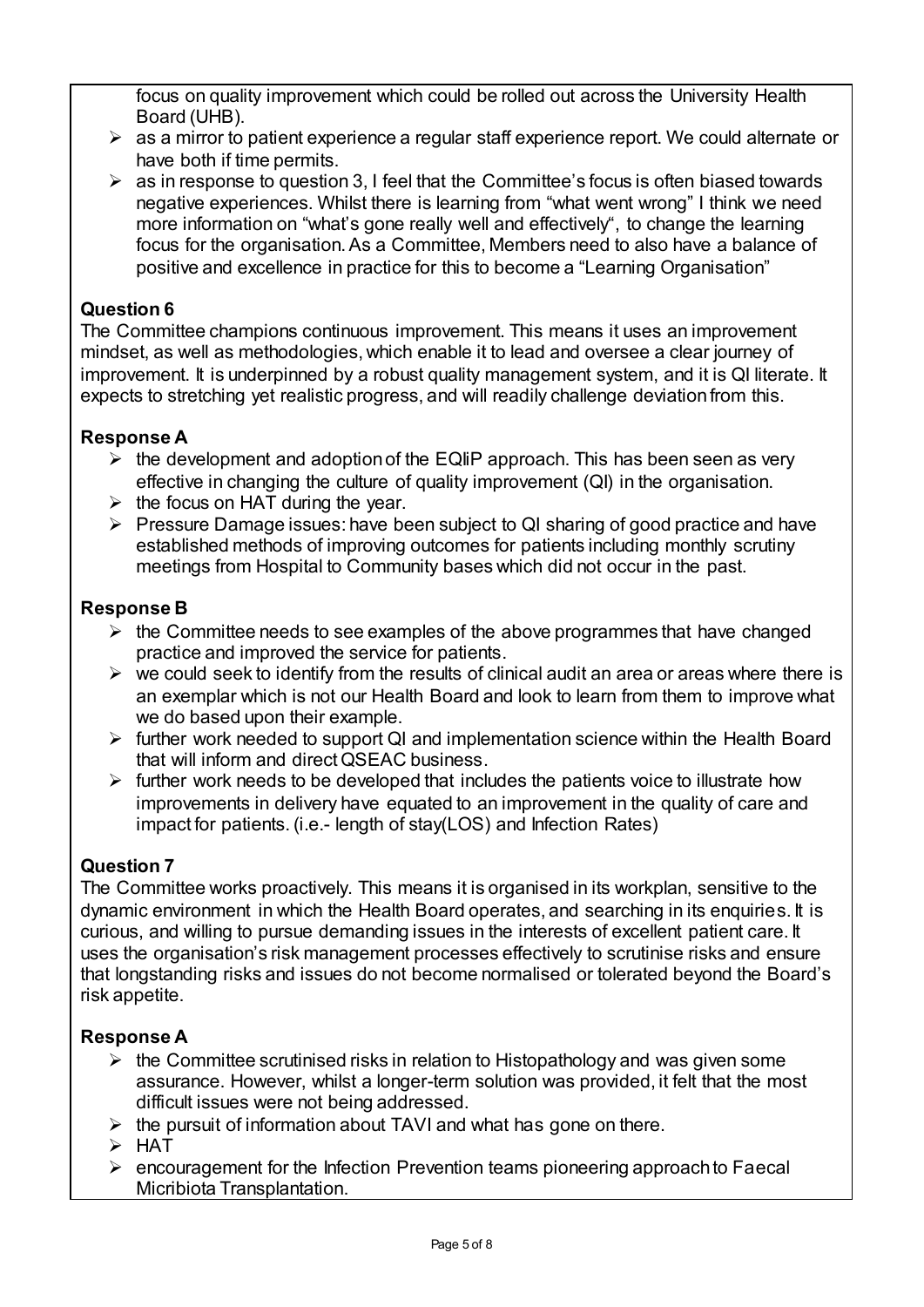$\triangleright$  questioning of the impact of Board to Floor walkabouts and how to improve these to fully realise the voice of the patient is coming through the process.

## **Response B**

- $\triangleright$  there are a number of areas on the UHB where staffing levels are low and services fragile. The Committee needs to be aware of these and enable discussion of solutions which can then be presented to Board before drastic action is required e.g. closures
- $\triangleright$  we could use the risk register to more proactively scrutinise risks particularly if a risk has sat on the register for some time. We could also pay greater heed to the strategic risk register to challenge the organisation about what it is doing to reduce those strategic risks. We could select an issue for each meeting from the risk register to conduct a deep dive into so that we gain assurance about what is being done to manage or reduce that risk.
- $\triangleright$  further develop the effectiveness of the board to floor walkabout process.
- $\triangleright$  use the feedback from patients during the COVID-19 pandemic to look at future development of services that are more effective and appropriate for patients and their families.

# **Question 8**

Finally, are there any domains of effective assurance which you think are not covered above? What are they?

### **Response**

- $\triangleright$  I wouldn't say domains were missing but there are a number of areas in their early stages e.g. EQIiP programme, Patient's Charter, Patient feedback which need to be reported back to the Committee to enable scrutiny.
- $\triangleright$  establishment of the new Listening and Learning Sub-Committee.
- $\triangleright$  potentially utilise the new COVID-19 volunteers to assist with methods of gathering patients' s voices and experiences.

### **Argymhelliad / Recommendation**

The Quality, Safety & Experience Assurance Committee is asked to:

- Discuss the responses from the QSEAC self-assessment exercise 2019/20.
- Consider any further improvements that could be made to improve the Committee's effectiveness.

| Amcanion: (rhaid cwblhau)<br><b>Objectives: (must be completed)</b>                              |                                                                                                                                                                                                                                                                                                                     |
|--------------------------------------------------------------------------------------------------|---------------------------------------------------------------------------------------------------------------------------------------------------------------------------------------------------------------------------------------------------------------------------------------------------------------------|
| <b>Committee ToR Reference:</b>                                                                  | 10.5 The Board Secretary, on behalf of the Board,                                                                                                                                                                                                                                                                   |
| Cyfeirnod Cylch Gorchwyl y Pwyllgor:                                                             | shall oversee a process of regular and rigorous self-<br>assessment and evaluation of the Committee's<br>performance and operation, including that of any sub<br>committees established. In doing so, account will be<br>taken of the requirements set out in the NHS Wales<br>Quality & Safety Committee Handbook. |
| Cyfeirnod Cofrestr Risg Datix a Sgôr<br>Cyfredol:<br>Datix Risk Register Reference and<br>Score: | Not Applicable                                                                                                                                                                                                                                                                                                      |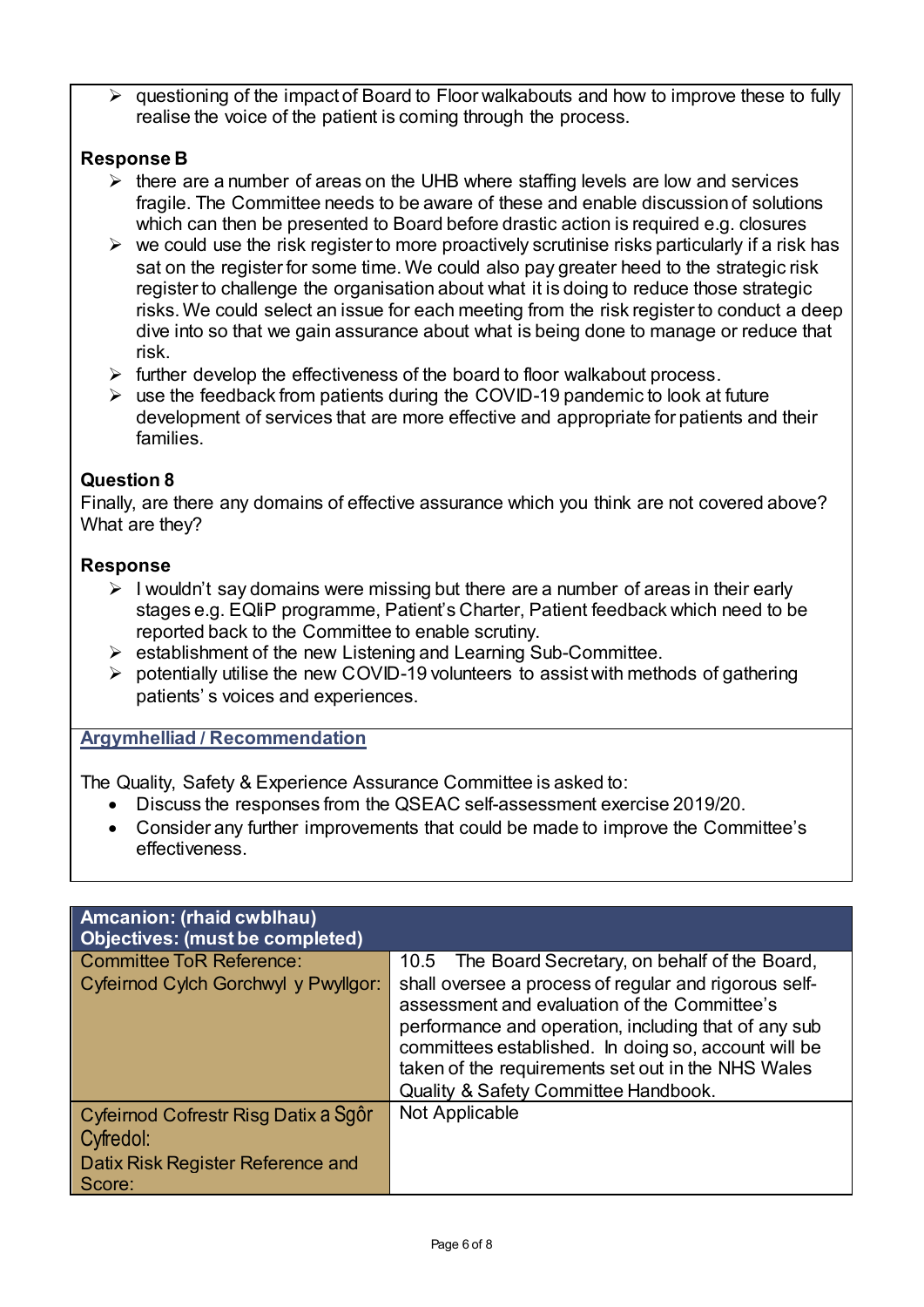| Safon(au) Gofal ac lechyd:<br>Health and Care Standard(s):                                                                                               | Governance, Leadership and Accountability |
|----------------------------------------------------------------------------------------------------------------------------------------------------------|-------------------------------------------|
| Nodau Gwella Ansawdd:<br>Quality Improvement Goal(s):                                                                                                    | All Quality Improvement Goals Apply       |
| <b>Amcanion Strategoly BIP:</b><br><b>UHB Strategic Objectives:</b>                                                                                      | Not Applicable                            |
| <b>Amcanion Llesiant BIP:</b><br><b>UHB Well-being Objectives:</b><br><b>Hyperlink to HDdUHB Well-being</b><br><b>Objectives Annual Report 2018-2019</b> | 10. Not Applicable                        |

| <b>Gwybodaeth Ychwanegol:</b><br><b>Further Information:</b>                                                                                                                                                      |                                                                                                                                       |
|-------------------------------------------------------------------------------------------------------------------------------------------------------------------------------------------------------------------|---------------------------------------------------------------------------------------------------------------------------------------|
| Ar sail tystiolaeth:<br>Evidence Base:                                                                                                                                                                            | <b>QSEAC Handbook 2019</b><br><b>QSEAC Terms of Reference 2019</b><br>Published guidance from the Good Governance<br><b>Institute</b> |
| <b>Rhestr Termau:</b><br><b>Glossary of Terms:</b>                                                                                                                                                                | Included within the body of the report                                                                                                |
| Partïon / Pwyllgorau â ymgynhorwyd<br>ymlaen llaw y Pwyllgor Ansawdd,<br>Diogelwch a Sicrhau Profiod:<br>Parties / Committees consulted prior<br>to Quality, Safety and Experience<br><b>Assurance Committee:</b> | <b>QSEAC Members</b>                                                                                                                  |

| <b>Effaith: (rhaid cwblhau)</b><br>Impact: (must be completed)  |                |
|-----------------------------------------------------------------|----------------|
| <b>Ariannol / Gwerth am Arian:</b><br><b>Financial/Service:</b> | Not Applicable |
| <b>Ansawdd/Gofal Claf:</b><br><b>Quality / Patient Care:</b>    | Not Applicable |
| <b>Gweithlu:</b><br><b>Workforce:</b>                           | Not Applicable |